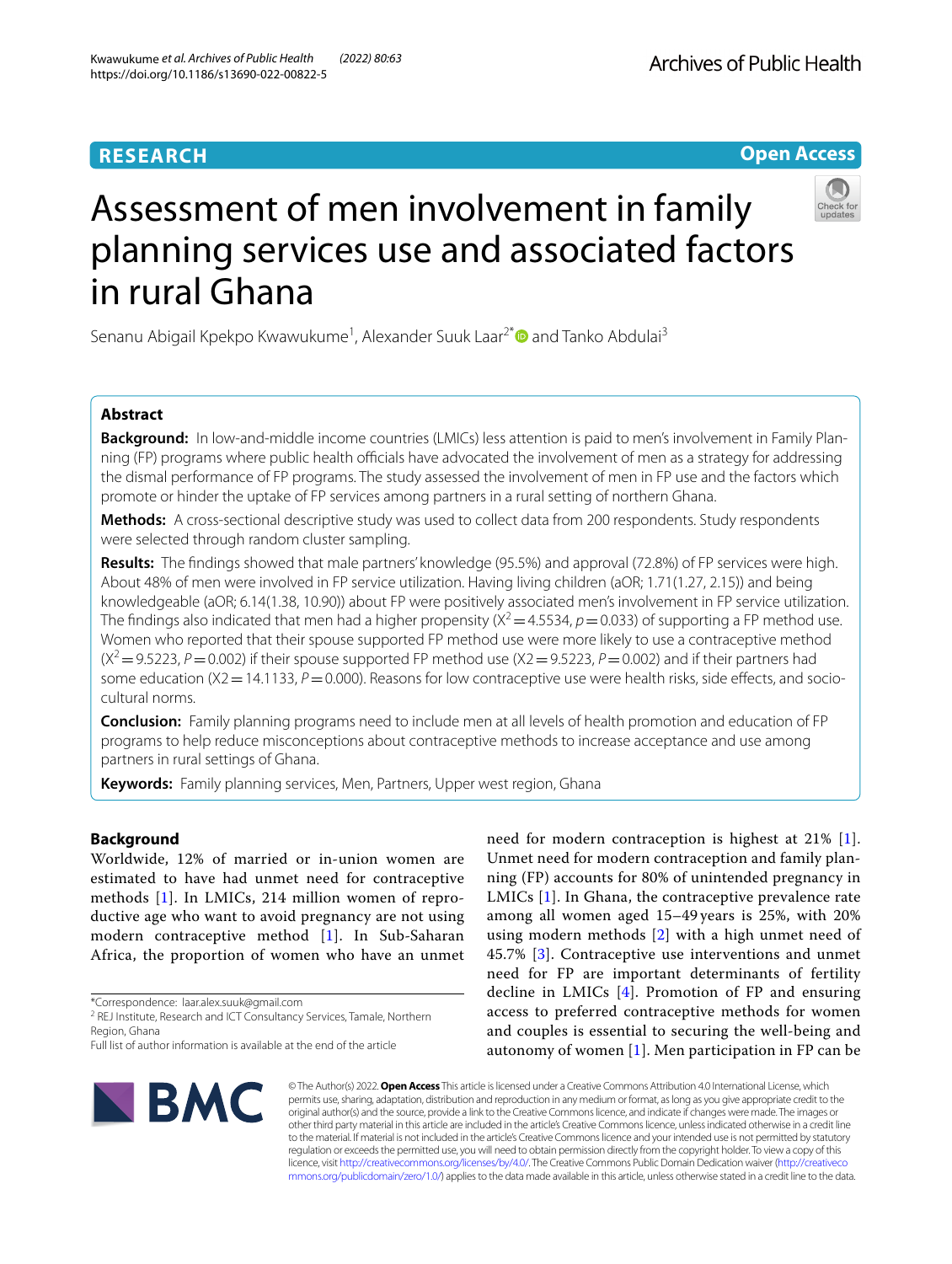either as a user of male contraceptive methods and or encouraging and supporting their partners or wives in contraception [[5](#page-6-4)]. Family planning services are critical to improving maternal and child health and reducing maternal and infant mortality in LMICs [\[6](#page-6-5)]. Expanding FP services and involving men in LMICs such as Ghana could increase utilization of services in this setting could avert up to 42% of maternal deaths [[6](#page-6-5), [7\]](#page-6-6).

Men are also recognized to be responsible for the large proportion of reproductive ill-health sufered by their partners' use of FP methods [\[8\]](#page-6-7). Although contraceptive methods and services are frequently geared towards women, men are often the primary decision-makers on family size and their partners' use of FP methods [\[9](#page-6-8)]. It is well documented that men's general knowledge and attitude about the ideal family size, gender preference of children, ideal spacing between childbirths, and contraceptive methods use greatly infuence women's preferences and opinions [\[8](#page-6-7), [10](#page-6-9), [11\]](#page-7-0).

In Ghana, the focus of this study, knowledge of any contraceptive method is almost universal, with 98% of all women and 99% of all men knowing at least one method of contraception and where 50% of all women reported having used a method of contraception before [[12\]](#page-7-1). According to the Ghana Demographic and Health Survey (2014), only 27% of married women use FP with 22% using a modern method and 5% using the traditional method [[13](#page-7-2)]. Family planning programs in Ghana dates as far back as 1956  $[14]$  $[14]$ , however, uptake of FP services has not been encouraging and even worst in rural Ghana including the Sissala East District in Tumu of the Upper West Region where utilization of PF decreased from 71.4% in 2011 to 50.7% in 2012 [\[15](#page-7-4)]. In Ghana, The male partner may have an infuence in decision-making regarding contraceptive use and the number of ofspring they would like to have. Family planning research in rural Upper West Region has been dominated by fndings almost exclusively from women studies.

Men in rural Ghana are seen to be the head of the home and infuence the healthcare decisions of the entire household affairs [[16\]](#page-7-5). Studies have also shown an increase in contraceptive use in cases where men partners have been involved [\[9](#page-6-8), [17](#page-7-6)]. Men's involvement helps not only in accepting contraceptives uptake but also its effective use and continuation  $[9, 10, 17]$  $[9, 10, 17]$  $[9, 10, 17]$  $[9, 10, 17]$  $[9, 10, 17]$  $[9, 10, 17]$  $[9, 10, 17]$ . However, male partners' role in FP services promotion and uptake has often been overlooked and neglected in rural areas in Africa such as Ghana. To fll this research gap, this study assessed the involvement of men in FP service utilization and the factors that determine their involvement in contraceptive uptake among women in a rural district of the Upper West Region.

# **Method**

# **Study setting**

The study took place in Tumu in the Sissala East District in the north-eastern part of the Upper West Region of Ghana. Tumu, the district capital is predominantly rural by nature, with the majority (85%) living in rural settings [[18,](#page-7-7) [19\]](#page-7-8). A large percentage (84%) of the population lives below the poverty line [\[18,](#page-7-7) [19\]](#page-7-8). A greater proportion (76%) of the population are being engaged in agriculture. It is predominantly Islam (88.0%) with Christianity being the largest of the minority (10%) followed by Traditional (1.4%) [\[18](#page-7-7), [19](#page-7-8)]. A greater proportion of the population (52.4%) has Some level of education [\[18\]](#page-7-7).

# **Study design**

A cross-sectional descriptive study design was used for this study. An interviewer-administered questionnaire consisting of both open and close-ended questions was administered by experienced research assistants to elicit the necessary information from the study population.

# **Sampling technique and sample size**

The sample size for this study was determined using the Yamane method: Sample Size  $=$   $\frac{N}{1+N(p)^2}$  where *N* = Total Population,  $p=$ margin of error (5%). A sample size of 386 was derived from the total population of 11,252.

# **Study population**

The study population consisted of adult males and females aged 15years and above who were either married or cohabitating. For this study, we aimed at recruiting 386 respondents but fnally recruited 200 respondents due to logistical constraints.

# **Data collection method**

An interviewer-administered questionnaire consisting of both closed and open-ended questions was used to assess the knowledge and use of FP services among partners and the level of involvement of male partners in FP service utilization. The study questionnaire was developed based on the objective of this study by the principal investigator. The questionnaire was administered by the frst author and two experienced research assistants who understand the native dialect. The questionnaire was translated into the local dialect and administered by the two research assistants for participants who could not understand or speak the English language. The questionnaire was administered among households in fve communities or clusters out of the ten in Tumu municipality. These communities were chosen using a simple random sampling method. Forty respondents were interviewed from each community. This method gave the individual an equal chance of being selected. Before consent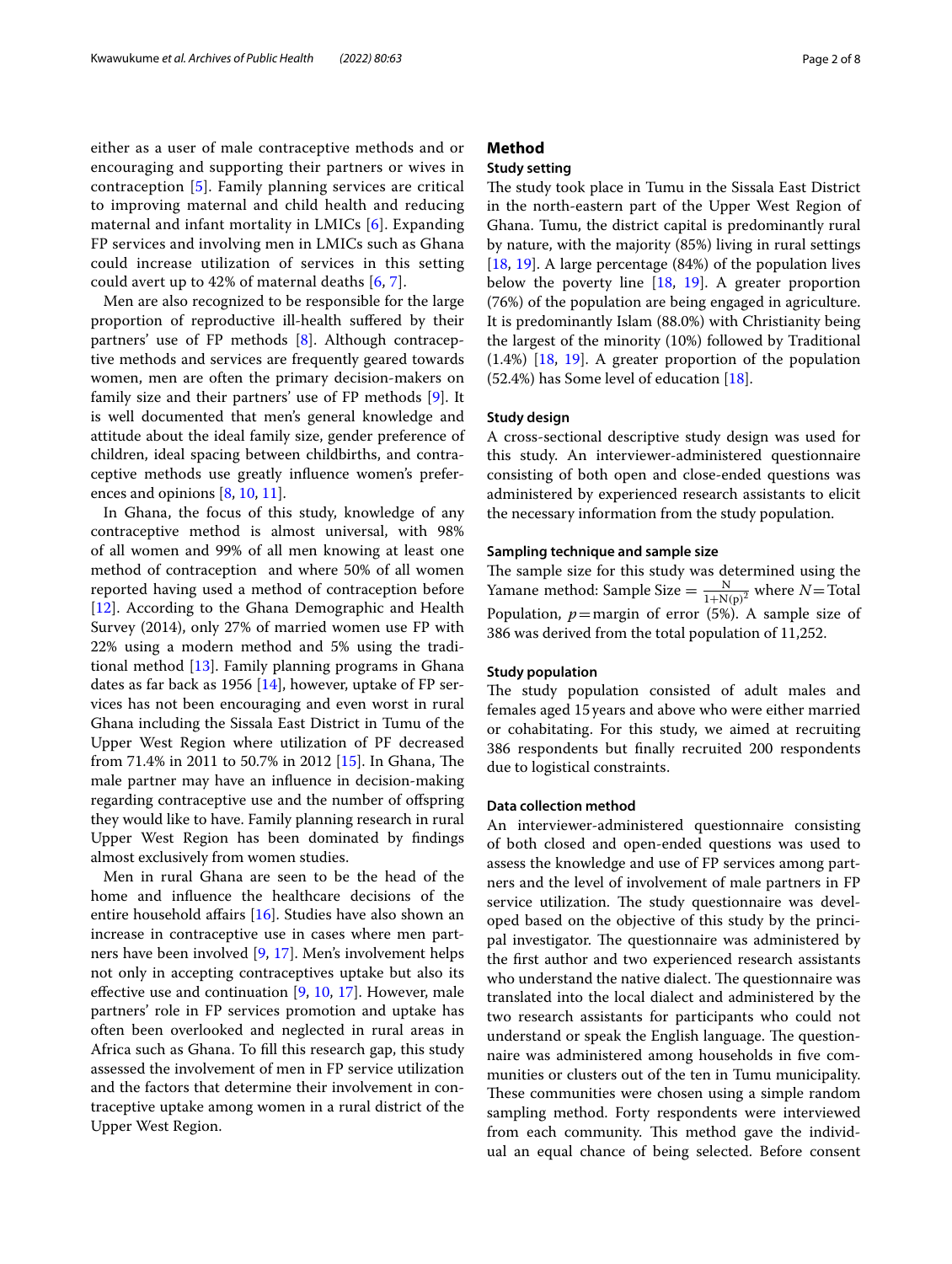was sought from respondents, the aim of the study was explained to each individual. They were also assured of confdentiality and privacy of the information they will give. The questionnaires were pretested in a similar environment in the district.

# **Outcome variable**

Male participants were asked whether they approved and/or encourage use FP of their partners, ever discussed FP with their partners, provided material support to their partners to access FP services and whether they have used FP themselves in the past. Responses to these questions were them summed to give the level of male partners' involvement in FP utilization (with no weight given to these variables); the highest possible involvement score was five (indicating a high level of involvement), a zero score indicated no involvement in FP utilization, and score of 3 was considered as sufficient involvement. The involvement of men in FP service utilization for themselves and/or their partners was the main outcome of the study. Female respondents were also asked; if they discuss FP with their male partners, gets approval to use FP from their male partners and whether they receive support from their male partners to access FP services.

## **Covariates**

The demographic characteristics (age, education, occupation, and religion) and knowledge about FP were the covariates considered for our analyses.

## **Data management and analysis**

To ensure accuracy, the data collected was checked and screened for completeness. The completed copies of the questionnaire were serially numbered and doubly entered and analyzed using Statistical Package for Social Scientists version 20.0. Bivariate and regression analyses were used to determine the associations between the outcome variables and a host of explanatory variables.

# **Results**

# **Background characteristics of respondents**

Two hundred (200) respondents were interviewed for this study. The study involved 107 men representing 53.5% and 93 women representing 46.6%. Respondents' age ranged between 15 and 54 for men and 15–49 for women. In all, over 70 % (76.5%) had some form of education ranging from primary to tertiary while 23.5% had no education (Table [1\)](#page-3-0). All the respondents were involved in some kind of work with over 60 % (66%) being artisans.

## **Knowledge of family planning**

Majority of the male respondents (95.5%) had heard of FP. Almost half of the respondents (48.1%) had information about FP via the mass media (Television, Radio, and Newspaper) followed by friends (27.5%) and the health facility (23.5%) as indicated in Table [2.](#page-4-0)

Twenty eight percent (28.0%) of the men interviewed understood FP as avoidance of unintended pregnancy, 25.2% as limiting family size while 19.6% understood it as spacing of childbirth. Others (27.1%) explained it as two or more of the above definitions as shown in Table [3](#page-4-1). The most common method known and used was the condom (42.5%) followed by implants (32.0%) and the least known method being the foaming tablet (7.0%) among male respondents.

## **Men involvement in FP**

Over 50 % (52.2%) of the male respondents reported they or their partner were currently using some form of contraceptives to delay or avoid pregnancy. However, only 36.4% of women reported they or their partners were currently using contraceptives to delay or avoid pregnancy. The majority of the men respondents  $(72.8%)$ approved of the use of FP methods by their partners, 75% of the women respondents also indicated their partners had approved of their use of FP. The findings also indicate that men had a higher propensity of reporting FP use  $(X^2=4.5534, p=0.033)$ . For the couples who did not approve of the FP methods, the reasons included: sociocultural beliefs (31%), side efects (30.8%) such as delayed or absence of menses, and difficulty of conceiving after terminating use of FP and others (38.5%).

Overall, about 48% of men were sufficiently involved in FP service utilization (see Table [1\)](#page-3-0). Involvement of men in FP use was positively associated with knowledge of FP and the number of living children (Table [4\)](#page-5-0).

# **Decision making in FP use**

We wanted to know from the women whether their partners support them in their desire to use contraceptives; 67.0% of the women answered in the afrmative and 33.0% answered in a negative. Those who answered in the affirmative said their partners support them by providing money for transport to facility and/or for FP services, encouraging and accompanying them to the health facility. Women who reported that their spouse support FP use were more likely to use a contraceptive method  $(X^2 = 9.5223, P = 0.002)$  compared to those who said no. Women who reported their partners had some education were also more likely to use a contraceptive method  $(X^2=14.1133, P=0.000)$ . In all, female respondents tended to report more favorable attributes for their male partners' involvement than the male respondents (Fig. [1](#page-5-1)).

Generally, a greater proportion of men (77.6%) intend using FP in the future. For those who answered in a negative, 19.1% said most of the contraceptives were designed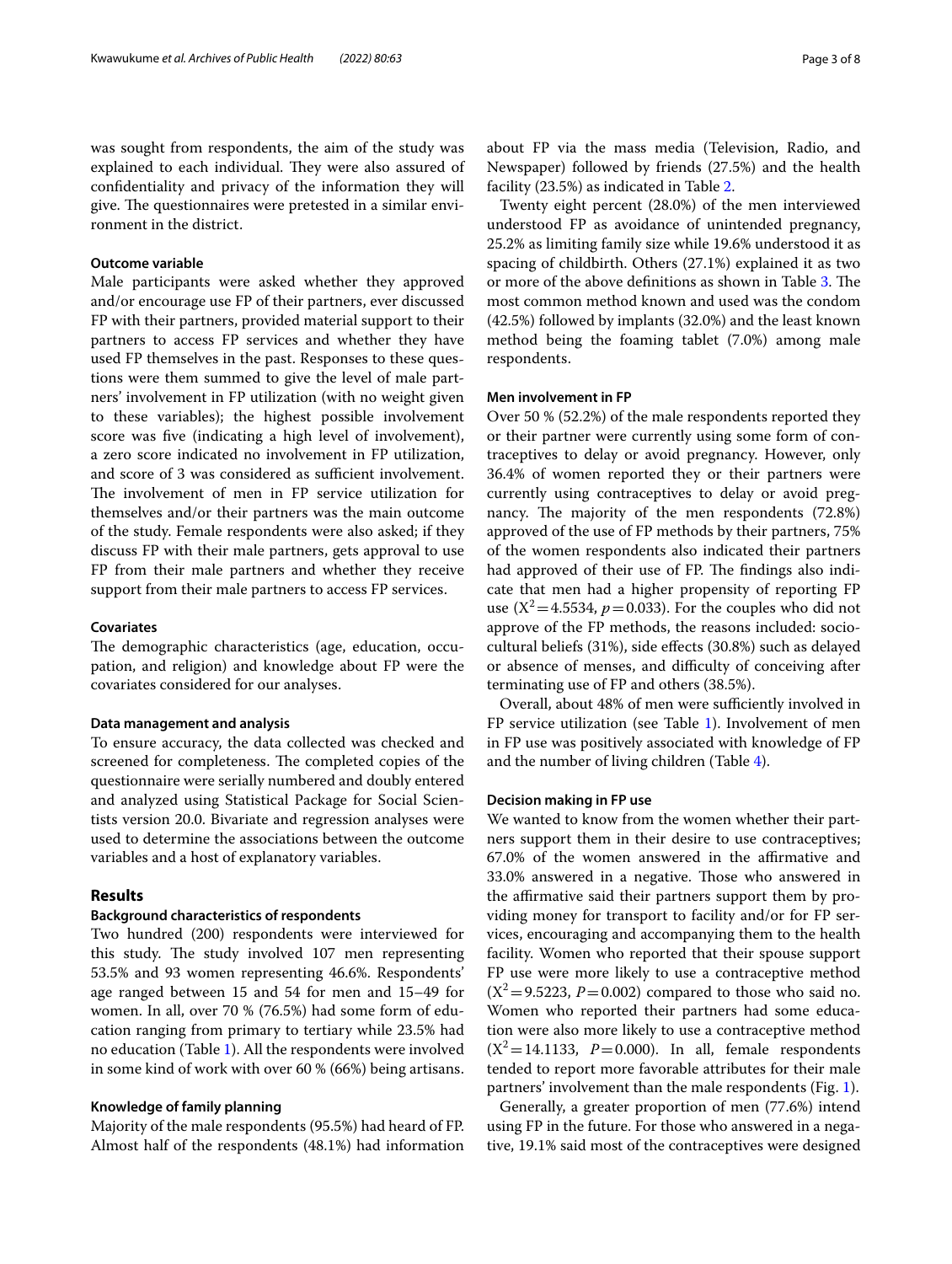# <span id="page-3-0"></span>**Table 1** Background characteristics of participants

|                                  | Male $(n = 107)$ |             | Female ( $n = 93$ ) |             |
|----------------------------------|------------------|-------------|---------------------|-------------|
|                                  | Frequency        | Percent (%) | Frequency           | Percent (%) |
| Age                              |                  |             |                     |             |
| $15 - 24$                        | 25               | 23.36       | 47                  | 50.54       |
| $25 - 34$                        | $40\,$           | 37.38       | 19                  | 20.43       |
| $35 - 44$                        | 19               | 17.76       | 19                  | 20.43       |
| $45 - 54$                        | 8                | 7.48        | 8                   | 8.60        |
| $55+$                            | 15               | 14.02       |                     |             |
| Marital Status                   |                  |             |                     |             |
| Single                           | 43               | 40.57       | 36                  | 38.71       |
| Married                          | 56               | 52.83       | 52                  | 55.92       |
| Cohabiting                       | 6                | 5.66        | 3                   | 3.23        |
| Divorced/widowed                 | 1                | 0.94        |                     |             |
| Number years in current relation |                  |             |                     |             |
| $<$ 5 years                      | 44               | 52.38       | 56                  | 66.67       |
| 5-9 years                        | 15               | 17.86       | 9                   | 10.71       |
| 10+ years                        | 25               | 29.77       | 19                  | 22.62       |
| Education                        |                  |             |                     |             |
| None                             | 17               | 15.89       | 30                  | 32.26       |
| Primary                          | 5                | 4.67        | $\overline{7}$      | 7.53        |
| Junior High School               | 16               | 14.95       | 19                  | 20.43       |
| High School                      | 26               | 24.30       | 27                  | 29.03       |
| Tertiary                         | 43               | 40.19       | 10                  | 10.75       |
| Occupation                       |                  |             |                     |             |
|                                  | $\overline{7}$   | 8.24        | 16                  | 17.20       |
| Farming                          | 22               | 25.88       | 22                  | 23.66       |
| Trading                          |                  |             |                     |             |
| Teachings                        | 16               | 18.82       | 3                   | 3.23        |
| Health worker                    | $\,$ 6 $\,$      | 7.06        | 5                   | 5.38        |
| Others                           | 34               | 40.00       | 47                  | 50.54       |
| Religion                         |                  |             |                     |             |
| Christianity                     | 41               | 38.32       | 24                  | 25.81       |
| Islam                            | 63               | 58.88       | 69                  | 74.19       |
| Traditional                      | $\overline{2}$   | 1.87        |                     |             |
| Other                            | $\mathbf{1}$     | 0.93        |                     |             |
| Number of living children        |                  |             |                     |             |
| $\mathbf{0}$                     | 54               | 50.46       | 36                  | 38.71       |
| 1                                | 15               | 14.02       | 20                  | 21.51       |
| $\overline{2}$                   | $11$             | 10.28       | 16                  | 17.20       |
| 3                                | $10$             | 9.35        | 10                  | 10.75       |
| 4                                | $10$             | 9.35        | 5                   | 5.38        |
| 5                                | $\overline{4}$   | 3.74        | 4                   | 4.30        |
| > 5                              | 3                | 2.80        | $\overline{2}$      | 2.15        |
| Desired number of children       |                  |             |                     |             |
| 1                                | $\overline{2}$   | 1.87        | $\mathbf{1}$        | 1.08        |
| 3                                | 31               | 28.97       | 21                  | 22.58       |
| 4                                | 32               | 29.91       | 31                  | 33.33       |
| 5                                | 11               | 10.28       | 15                  | 16.13       |
| > 5                              | 17               | 15.89       | 11                  | 11.83       |
| Whatever God gives               | 9                | 8.41        | 9                   | 9.68        |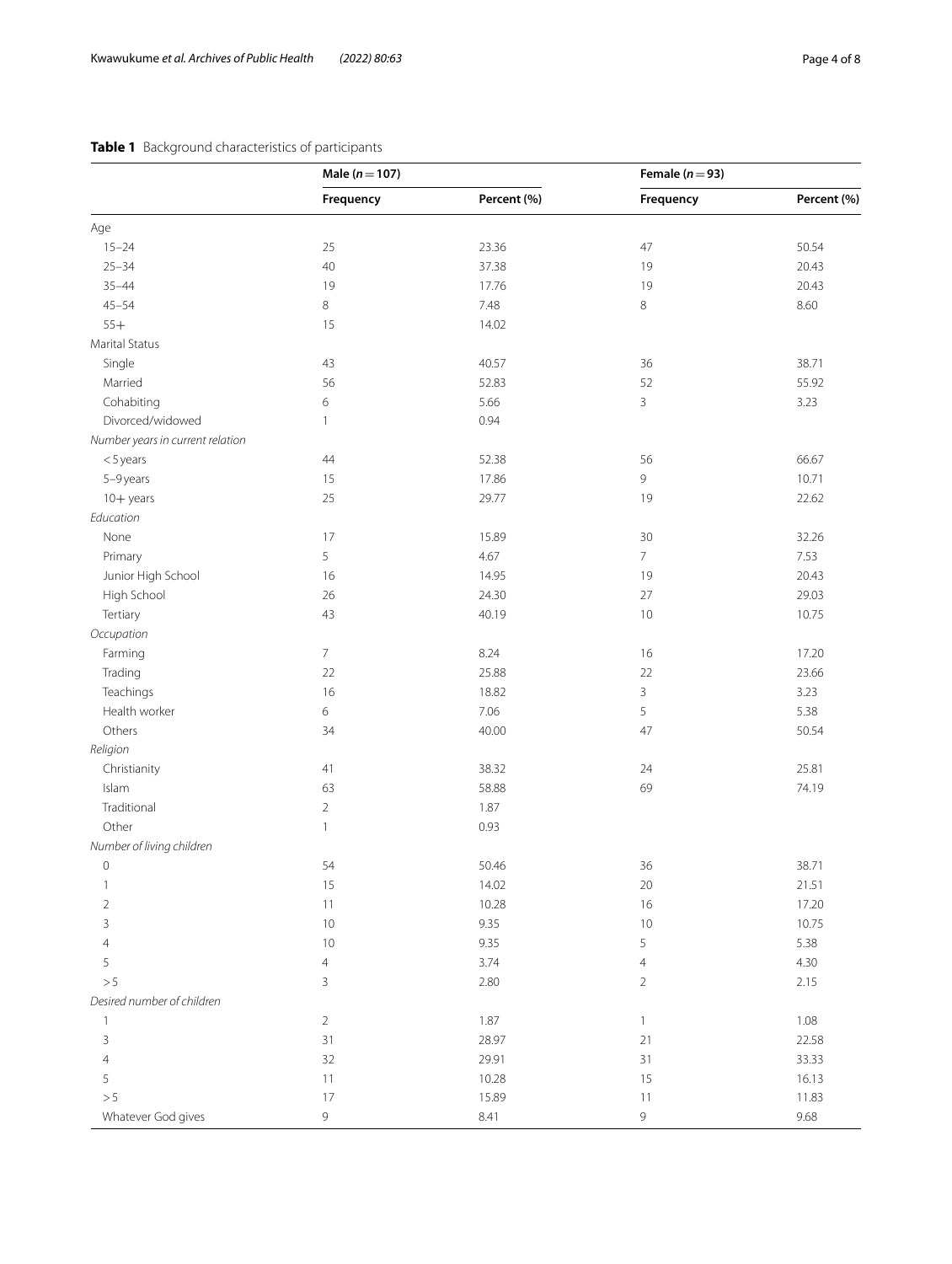|                                                                        | Male $(n = 107)$ |             | Female ( $n = 93$ ) |             |
|------------------------------------------------------------------------|------------------|-------------|---------------------|-------------|
|                                                                        | Frequency        | Percent (%) | Frequency           | Percent (%) |
| Ideal birth interval (years)                                           |                  |             |                     |             |
|                                                                        |                  | 0.93        | 11                  | 11.83       |
| $\overline{2}$                                                         | 20               | 18.69       | 45                  | 48.39       |
| 3                                                                      | 57               | 53.27       | 3                   | 3.23        |
| Don't know                                                             | 29               | 27.10       | 34                  | 36.56       |
| Knowledge of FP                                                        | 78               | 76.47       | 80                  | 86.96       |
| Approves partner's use of FP/partner approves<br>use of FP             | 75               | 72.82       | 69                  | 75.00       |
| Use FP                                                                 | 48               | 52.17       | 32                  | 36.36       |
| Discusses FP with partner                                              | 58               | 65.10       | 59                  | 64.13       |
| Ever asked partner to use FP                                           | 38               | 41.76       |                     |             |
| Provide support for partner to use FP/receives<br>support from partner | 46               | 52.27       | 59                  | 67.05       |
| Involvement score                                                      |                  |             |                     |             |
| $\overline{0}$                                                         | 16               | 14.95       |                     |             |
|                                                                        | 22               | 20.56       |                     |             |
| 2                                                                      | 17               | 15.89       |                     |             |
| 3                                                                      | 21               | 19.63       |                     |             |
| $\overline{4}$                                                         | 9                | 8.41        |                     |             |
| 5                                                                      | 22               | 20.56       |                     |             |
| Sufficient FP involvement                                              | 52               | 48.60       |                     |             |

# **Table 1** (continued)

<span id="page-4-0"></span>**Table 2** Source of Information on family planning (male respondents)

| Source          | Frequency      | Percent (%) |  |
|-----------------|----------------|-------------|--|
| Television      | 17             | 16.7        |  |
| Radio           | 30             | 29.4        |  |
| Newspaper       | $\mathfrak{D}$ | 2.0         |  |
| Internet        | 1              | 0.9         |  |
| Friends         | 28             | 27.5        |  |
| Health facility | 24             | 23.5        |  |
| <b>Total</b>    | 102            | 100.0       |  |

<span id="page-4-1"></span>

|  | Table 3 Men understanding of meaning of family planning |
|--|---------------------------------------------------------|
|--|---------------------------------------------------------|

| Meaning                       | Frequency | Percent (%) |  |
|-------------------------------|-----------|-------------|--|
| Limiting family size          | 27        | 25.2        |  |
| To avoid unintended pregnancy | 30        | 28.0        |  |
| Spacing childbirth            | 21        | 19.6        |  |
| Others                        | 29        | 27.1        |  |
| <b>Total</b>                  | 107       | 99.9        |  |

to suit women and thought it was a woman's business. Nearly three quarters of women (73.4%) who ever used a FP method indicated their partner had a say in the decision to use. For the women interviewed,70.7% said they would still practice birth control irrespective of their partners' opinion while 23.9% would not use birth control if their partners were against it, 5.4% were however not certain.

# **Discussion**

This study assessed male partners' involvement and factors associated with the use of FP services in Tumu in the Sissala East District of the Upper West Region of Ghana. The study identified several factors that influence FP services use among male partners in this setting. Our study demonstrated that despite the high knowledge of modern contraceptive methods among couples, use was low due to perceived side efects and socio-cultural beliefs. Men's attitude and social practice towards FP methods also infuence the behavior of their partners using contraceptives [[20\]](#page-7-9). It is found elsewhere that the decision not to practice FP is men-dominated and men are responsible for providing contraceptive decisions when FP is practiced  $[21]$  $[21]$ . A major limitation facing low-andmiddle income countries FP promotion programs and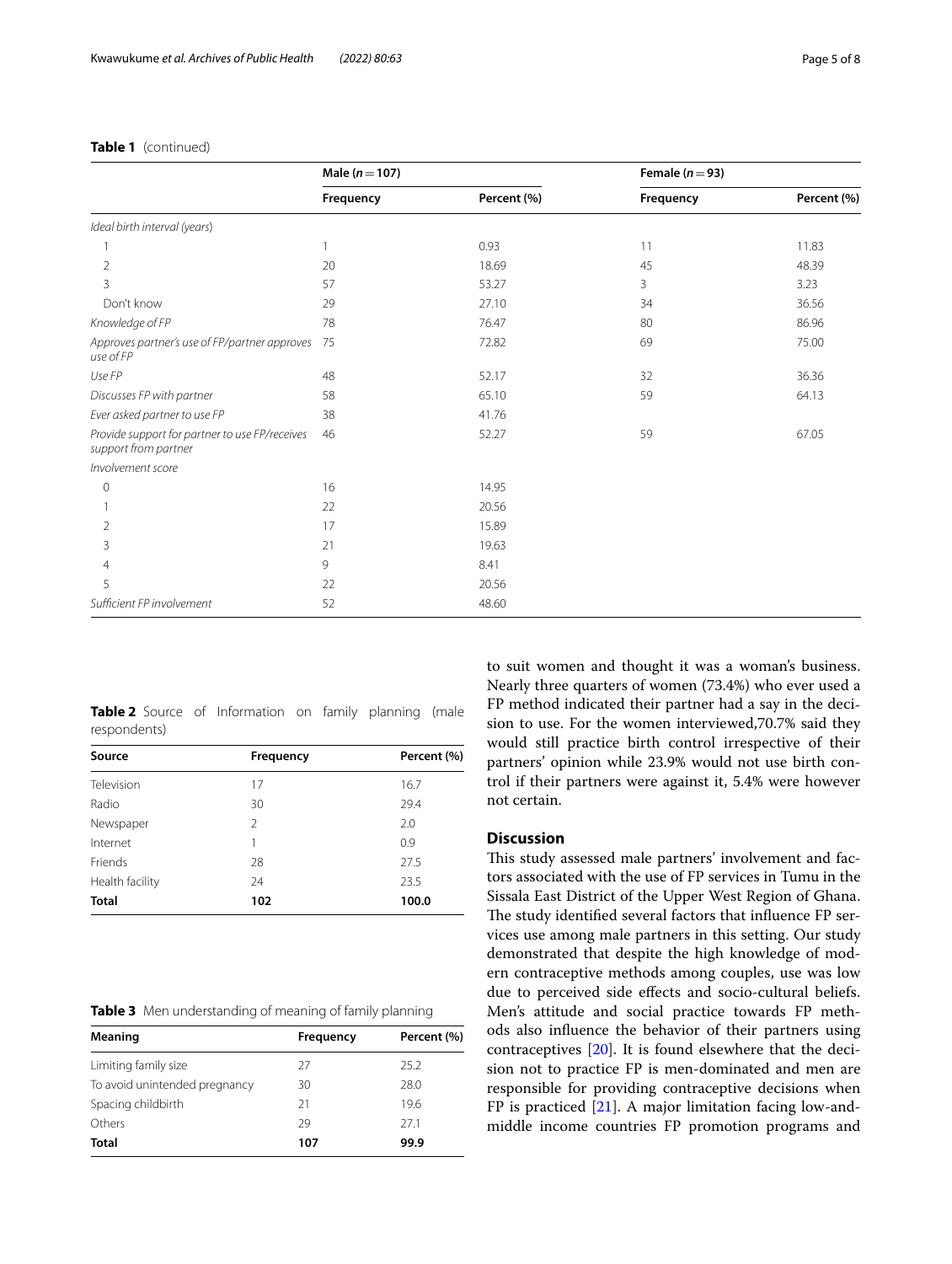<span id="page-5-0"></span>

|                                 | Unadjusted OR (CI) | P-value | Adjusted OR (CI)  | P-value |
|---------------------------------|--------------------|---------|-------------------|---------|
| Age                             | 1.28(0.99, 1.57)   | 0.0556  | 1.08(0.74, 1.42)  | 0.7004  |
| Marital Status                  | 1.13(0.84, 1.42)   | 0.4215  | 0.91(0.70, 1.12)  | 0.4743  |
| Number of years in relationship | 0.92(0.65, 1.19)   | 0.6479  | 0.77(0.48, 1.06)  | 0.2657  |
| Education                       | 1.17(0.92, 1.42)   | 0.1983  | 1.19(0.95, 1.43)  | 0.1003  |
| Occupation                      | 1.21(0.97, 1.45)   | 0.0973  | 1.28(1.00, 1.56)  | 0.0508  |
| Religion                        | 0.57(0.13, 1.01)   | 0.0550  | 0.66(0.16, 1.16)  | 0.1432  |
| # of living children            | 1.32(1.11, 1.53)   | 0.0023  | 1.71(1.27, 2.15)  | 0.0003  |
| Desired # of Children           | 1.02(0.81, 1.23)   | 0.8848  | 0.93(0.71, 1.15)  | 0.5600  |
| Desired birth intervals         | 1.34(0.98, 1.70)   | 0.0675  | 1.30(0.95, 1.65)  | 0.0903  |
| <b>FP Knowledge</b>             | 5.81(1.24, 10.38)  | 0.0256  | 6.14(1.38, 10.90) | 0.0179  |

# number, *FP* Family Planning. Age, education, Religion, and occupation were adjusted for



<span id="page-5-1"></span>population policy development on contraceptive behavior is that men are often not targeted in FP programs [[22\]](#page-7-11).

Our study identifed several factors associated with men's infuence in FP service utilization among their partners. Non-approval of FP methods by men in this study was attributed to perceived risks, side efects, and socio-cultural norms. Focus group discussions with men and women in rural Uganda have come out with similar fndings [[9\]](#page-6-8). Contraceptive knowledge and use are shaped by the socio-cultural environment such as personal attitudes and feelings about contraception. In rural settings in low and -middle income countries most men may be unwilling to have their wives adopt FP, which they have little knowledge about. Evidence shows that some men oppose contraceptive use for reasons of tradition and religion which require men to maintain the honor and position of their extended family, village, religious group and social organization [\[23\]](#page-7-12). Studies have shown with similar fndings in settings in rural northern Ghana [[24,](#page-7-13) [25](#page-7-14)]. The complex web of social and cultural factors impedes spousal communication regarding reproductive health issues and that discourages them to take their wives to health clinics to discuss FP issues [\[22\]](#page-7-11).

Two important factors were identifed to be positively associated with men's involvement in FP use in our study; Knowledge on FP and the number of living children male partners had were positively associated with their involvement in FP use. Knowledge about FP will infuence acceptance and therefore impact involvement of men in its utilization. Similar studies by [[26](#page-7-15), [27](#page-7-16)] have found FP knowledge to be positively linked with its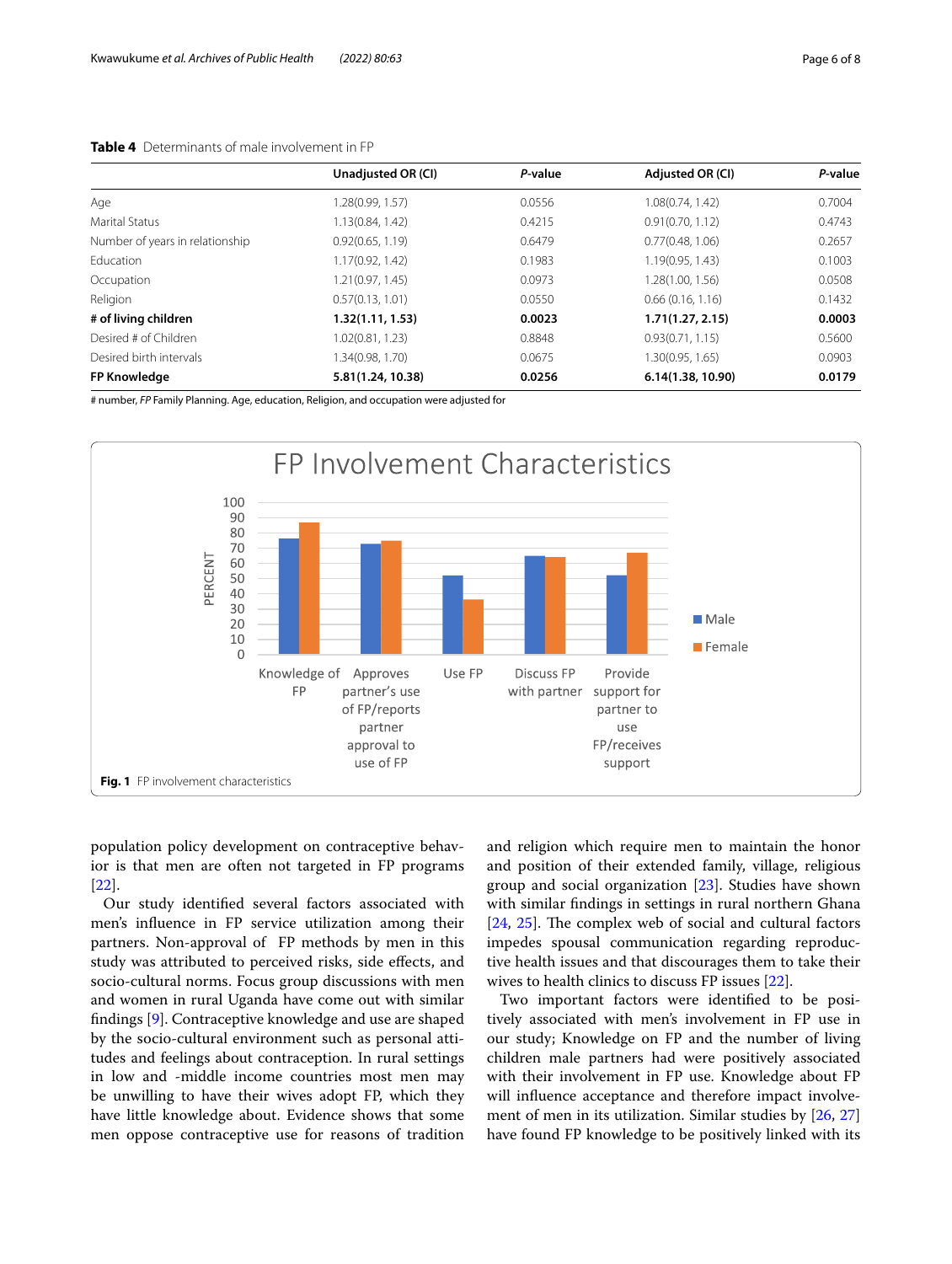utilization. Our study additionally revealed that men who had greater than two living children were more likely to be involved in FP service utilization. The number of living children have also been shown to be associated with contraceptive use among women in previous studies [\[28](#page-7-17), [29\]](#page-7-18); couples with living children tend to use contraceptives space their births or limit the number of children. Several interventions can be used to address barriers in the uptake of FP services in this setting. Family planning programs need to target men at all levels of health promotion and education with their partners to reduce misconceptions about FP methods to increase acceptance [[20\]](#page-7-9). Men's participation is crucial to help reduce misconception about side efects of contraceptive methods  $[20]$  $[20]$ . Therefore, FP family programs need to target men at all levels of the service. Their involvement will also lead to women's empowerment to increase effective contraceptive use and continuation to improve better health outcomes in reproductive health [[30](#page-7-19)]. User experiences indicate that text messages provide a novel way to raise awareness, promote behavior change and address myths and socio-cultural norms [\[31\]](#page-7-20).

# **Limitations**

This study has some limitations which need to be taken into consideration. The finding of this study cannot be generalized to the entire region of the Upper West region due to the small sample size. Despite the small sample size, views of groups of our respondents which comprised of married partners and those cohabitating, will not difer signifcantly from the rest of the entire population in the region. Also, this study provides vital insights for policymakers in Ghana and beyond who are working to improve sexual and reproductive health services for men and women. The need for future study to capture the perspectives of men and women on cultural factors infuencing PF services for policy.

# **Conclusions**

Our study demonstrated high knowledge of FP among partners. However, the use of modern contraceptives methods was low due to side efects and socio-cultural norms. Involving men partners in FP programs could give them accurate and complete information on contraceptive methods to help reduce misconception and increase uptake. Reproductive health program designers, policymakers, and population researchers, health professionals need to incorporate the fndings into reproductive health programs to help address barriers to improve health outcomes among couples.

#### **Abbreviations**

FP: Family Planning; LMICs: Low- and Middle-Income Countries.

#### **Acknowledgements**

The authors wish to acknowledge all study participants for their cooperation in providing the necessary information and the research assistants for data collection.

## **Authors' contributions**

SAKK conceived the study and conducted the feld work. SAKK and TA designed the study and performed the statistical analysis. ASL drafted the manuscript. SAKK and TA reviewed the manuscript. All authors read and approved the fnal manuscript".

## **Funding**

The authors received no funding for this work.

# **Availability of data and materials**

The dataset for this study is available on request from the corresponding author.

## **Declarations**

#### **Ethics approval and consent to participate**

Ethics approval was obtained from the Institutional Review Board of the Community Health Department of the University for Development Studies in Ghana. Informed consent was obtained from the study participants before data collection.

#### **Consent for publication**

All authors read the manuscript and approved it for publication.

# **Competing interests**

None to declare.

#### **Author details**

<sup>1</sup> Seventh-Day Adventist Hospital, Koforidua, Eastern Region, Ghana. <sup>2</sup>REJ Institute, Research and ICT Consultancy Services, Tamale, Northern Region, Ghana. 3 <sup>3</sup> Department of Community Health and Family Medicine, SMHS University for Development Studies, Tamale, Northern Region, Ghana.

Received: 7 April 2021 Accepted: 4 February 2022 Published online: 21 February 2022

#### **References**

- <span id="page-6-0"></span>1. World Health Organization. Contraception: evidence brief. No. WHO/ RHR/19.18. Geneva: World Health Organization; 2019.
- <span id="page-6-1"></span>2. Ghana Statistical Service (GSS), G.H.S.G., and ICF. Ghana Maternal Health Survey 2017: Key fndings. Rockville: GSS, GHS, and ICF; 2018.
- <span id="page-6-2"></span>3. MacQuarrie K. Unmet need for family planning among young women: levels and trends; 2014.
- <span id="page-6-3"></span>4. Wulifan JK, et al. A scoping review on determinants of unmet need for family planning among women of reproductive age in low and middle income countries. BMC Womens Health. 2015;16(1):1–15.
- <span id="page-6-4"></span>5. Demissie TW, Tegegne EM, Nigatu AM. Involvement in family planning service utilization and associated factors among married men at Debre Tabor town, Northwest Ethiopia, 2017. Pan Afr Med J. 2021;38:211.
- <span id="page-6-5"></span>6. Chola L, et al. Scaling up family planning to reduce maternal and child mortality: the potential costs and benefts of modern contraceptive use in South Africa. PLoS One. 2015;10(6):e0130077.
- <span id="page-6-6"></span>7. Khan SA, et al. A comparative trial of copper T 380 and cu 375 IUCD. J Ayub Med Coll Abbottabad. 2010;22(3):185–7.
- <span id="page-6-7"></span>8. Mistik S, et al. Married men's opinions and involvement regarding family planning in rural areas. Contraception. 2003;67(2):133–7.
- <span id="page-6-8"></span>9. Kabagenyi A, et al. Barriers to male involvement in contraceptive uptake and reproductive health services: a qualitative study of men and women's perceptions in two rural districts in Uganda. Reprod Health. 2014;11(1):21.
- <span id="page-6-9"></span>10. Vouking MZ, Evina CD, Tadenfok CN. Male involvement in family planning decision making in sub-Saharan Africa-what the evidence suggests. Pan Afr Med J. 2014;19:349.